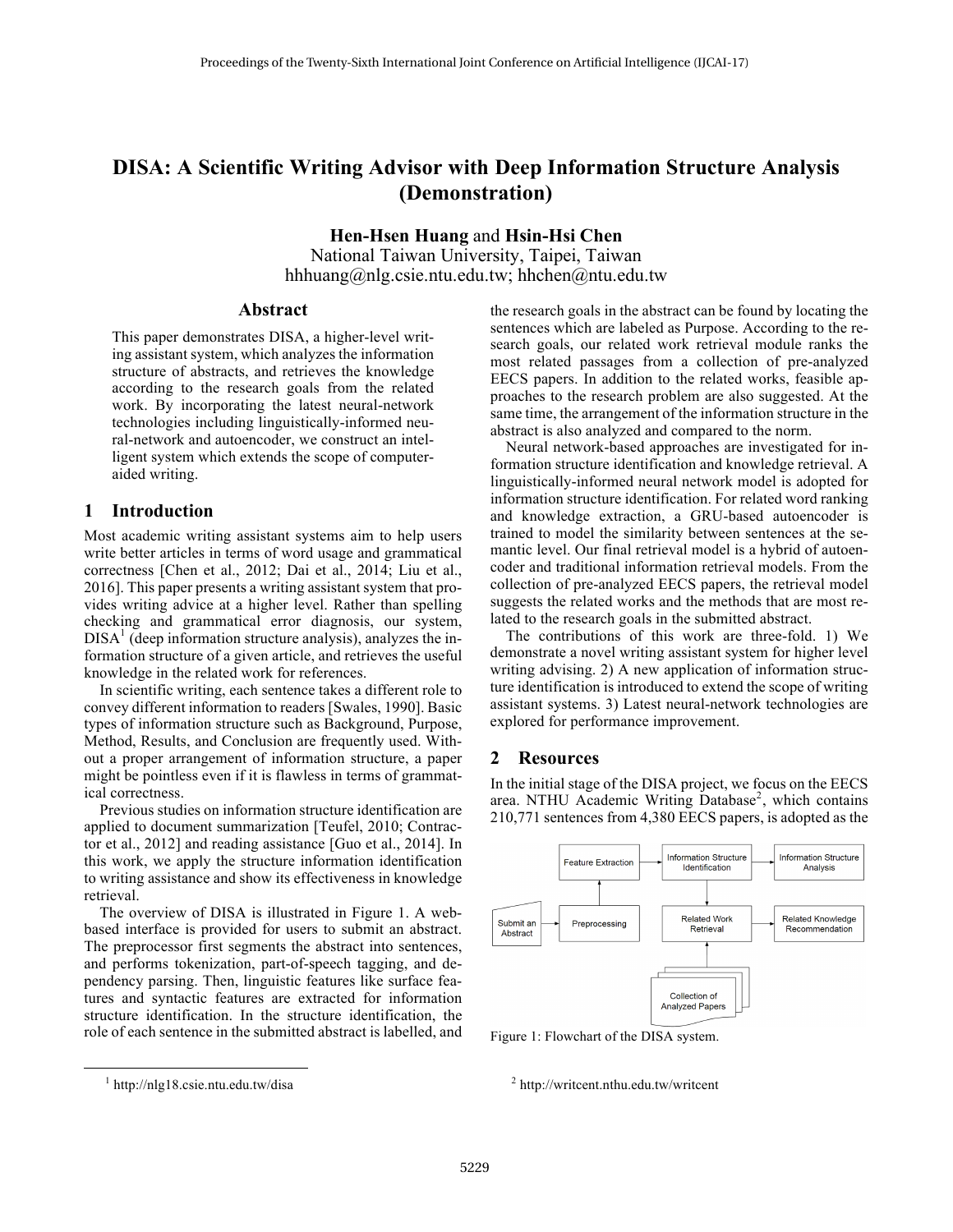Proceedings of the Twenty-Sixth International Joint Conference on Artificial Intelligence (IJCAI-17)

| Category          | #     | <b>Description</b>                            |
|-------------------|-------|-----------------------------------------------|
| <b>Background</b> | 471   | Description of the research issues; Contrast  |
|                   |       | between the work and related work             |
| <b>Purpose</b>    | 592   | Research goals                                |
| Method            | 1.121 | Description of data; Description of the       |
|                   |       | experiments; Description of the data analysis |
| <b>Results</b>    | 1,025 | Experimental findings; Discussion of results  |
| Conclusion        | 185   | Summary of the work; Future work              |
| ------            |       |                                               |

Table 1: Information structures annotated in the NTHU dataset.

research material. In this dataset, 3,394 sentences from 597 abstracts are annotated with the information structure labels in five categories by linguistic experts. Table 1 summarizes the categories. We train the information structure model with the labeled sentences, and train the autoencoder with all sentences in the dataset.

## **3 Information Structure Identification**

Information structure identification is a task of sentence classification. In previous works, the computational models for information structure identification are mostly based on the feature-based learning approach. Various linguistic features and learning strategies are explored [Guo et al. 2011; Seaghdha and Teufel, 2014].

Linguistically informed neural-network models [Ebert et al., 2015], which are trained with the raw text and handcrafted linguistic features, benefit from taking both the raw data and the human-inspired information into account. We incorporate a linguistically informed model for information structure identification into DISA. The linguistic features suggested by Guo et al. [2013] are extracted, including sentence location, n-gram, part-of-speech tag, and dependency relation. The Stanford CoreNLP server is integrated for basic language processing [Manning et al., 2014]. Moreover, the Viterbi algorithm is performed on the top of the neural network for sequential modeling. For example, the sentences of Result are more likely to succeed the sentences of Method. We train the model on the NTHU dataset. The 10-fold cross validation shows the model achieves a macro-average f-score of 75.04% in five-way classification.

The abstracts with extremely poor structure arrangement may mislead the sequential model. For such cases, the sequential modeling can be disabled, and each sentence will be independently labeled.

## **4 Integrated System**

Based on the outcome of information structure identification, two kinds of writing advices are made by the DISA system.

#### **4.1 Advice on Structure Arrangement**

The distributions of information structure in the dataset are calculated as the norm. Instead of the sentence frequency of each category provided in Table 1, we count the ratio of each category of information structure appearing in abstracts (i.e., document frequency). The document frequencies of Background, Purpose, Method, Results, and Conclusion are 33.17%, 93.63%, 70.85%, 80.07%, and 23.28%, respectively. The statistics shows that an abstract without a statement of Purpose or Results may be problematic.

Once the information structure of a submitted abstract is identified, the distribution of information structure in the abstract will be compared to the norm by using Euclidean distance. For an abstract with an abnormal structure arrangement, our system will generate an advice. For example, DISA will remind the user to add a sentence of Purpose in an abstract lacking of Purpose.

#### **4.2 Knowledge Retrieval**

The traditional information retrieval model represents the data by using the "bag-of-words" scheme, where the word order information is disregarded. By contrast, the sequential autoencoder, which projects each piece of data into a dense vector space, can better utilize the information in the sequential data like sentences [Dai and Le, 2015].

In this work, we train a GRU [Cho et al., 2014] autoencoder that represents a sentence as a 50-dimensional vector. With additional features including TF-IDF weights, each sentence in the database is encoded as a vector. The sentences in the submitted abstract are also encoded to vectors in the same vector space, and then the distance between a user-submitted sentence and a sentence in the database can be measured using cosine similarity. Based on the type of information structures, the related Methods for the Purpose in the submitted abstract, the related Backgrounds for the Purpose in the submitted abstract, and the Purposes similar to the one in the submitted abstract are retrieved.

From the retrieved sentences, we further apply the topic model for result filtering at the concept level. The LDA [Blei et al., 2003] model is learned to cluster the abstracts from the NTHU dataset into topics like "data mining", "signal processing", and "photonics". The DISA system infers the topic of the user-submitted abstract by using the LDA model, and truncates the retrieval results which are not on the same topic.

# **5 Conclusion**

We present an innovative computer-aided writing system aiming at providing advice at the structure and the knowledge levels. Rather than aiding users to compose right sentences, our system assists users to create good research work.

As a novel system in its initial stage, the information structure detector is trained on a moderate-sized EECS dataset, and the capability of knowledge retrieval is also limited by the size and the diversity of the backend database. In the future, more scientific articles from the public domain will be incrementally imported to the database. User study will be conducted to measure the performance of our system in the real world.

## **Acknowledgements**

This research was partially supported by Ministry of Science and Technology, Taiwan, under grants MOST-104-2221-E-002-061-MY3 and MOST-105-2221-E-002-154-MY3. We thank the Writing Center at National Tsing Hua University for providing us the NTHU Academic Writing Database.